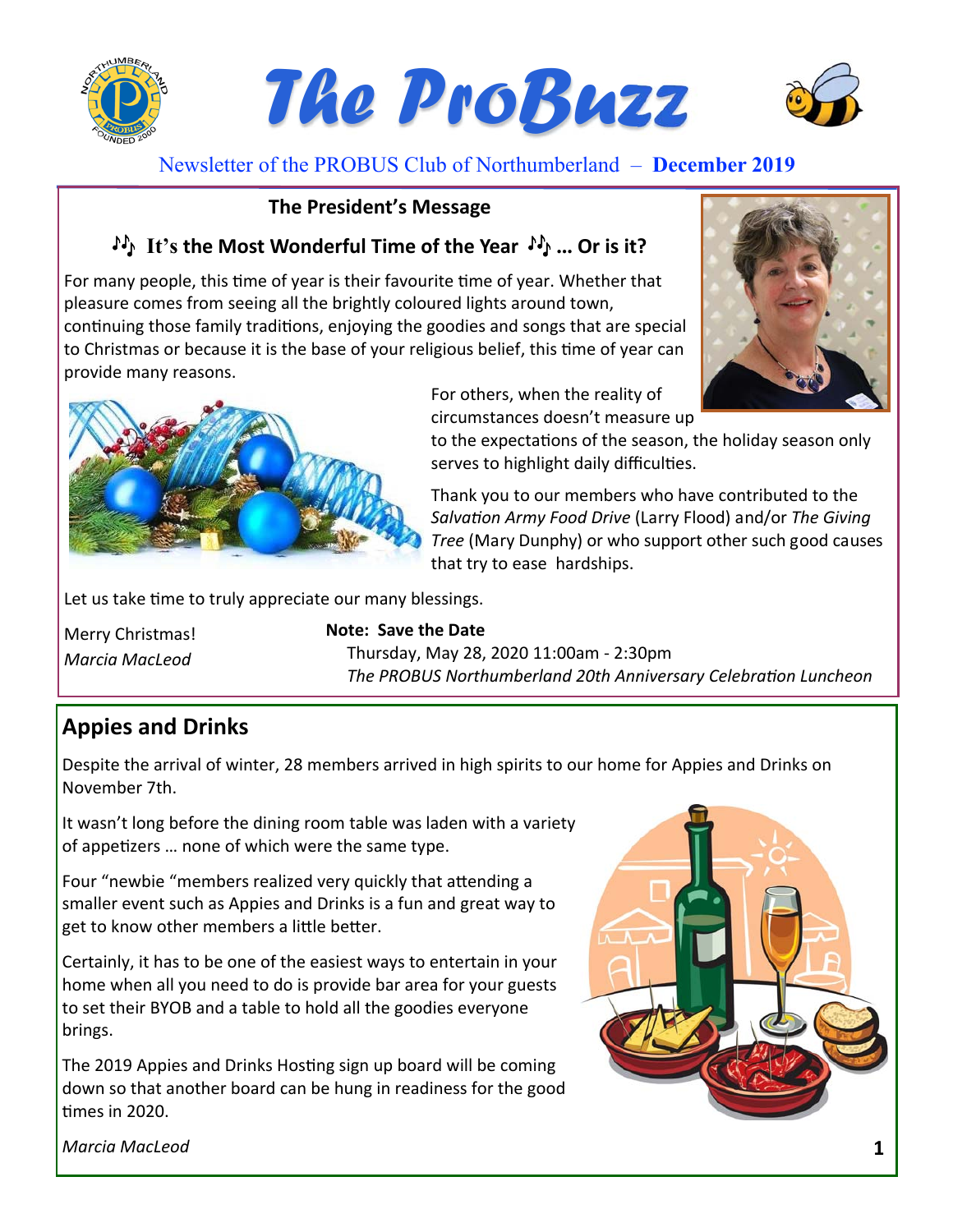

#### **Karin Wells**

Karin Wells committed journalism in more than 50 countries while creating radio documentaries for the CBC. A packed audience at our Nov. 14 gathering listened raptly as she shared stories and memories from some that involved memorable women.

There were girl soldiers in Sierra Leone, kidnapped and trained to kill and sent out to destroy their home villages. A woman in Srebrenica who'd watched her brother being killed on television and then been told to choose the knife that would be used to kill her son; and then she was raped.

A "happy story" about a Canadian woman who'd corralled musicians and set them busking to raise funds to launch The Soweto Strings, an orchestra and music school in South Africa that now has 18 teachers, 16 of them African. Dr. Lucille Teasdale of Montreal, who set up a clinic in Uganda where she performed 13,000 operations. After contracting Aids she stopped surgery, but still saw more than 300 patients in a morning. Mothers named their daughters Lucy after her.

Preparing current affairs features means going to the scene after the event, she said. So there she was in Aceh (pronounced ah-chay) in Indonesia in the aftermath of a tsunami. She met an Islamic female chemistry professor with a liking for soft-core porn and was told the local mosque had claimed the tsunami was the result of people having sex on the beach.

Karin has a book coming out in the spring. Perhaps another Probus talk? *Michael Hanlon*





**Speaker 28 November Constable Frank Francella, a 22 year veteran of the** Cobourg Police Force, gave an entertaining and wide‐ranging talk on senior safety. He began with a slide show highlighting issues around senior driving such as impaired hearing, impaired vision, limited mobility, reduced reaction time and use of medication. Frank went on to address phone scams, email scams, and safety regarding canvassers both door to door and around local businesses. His presentation, delivered in an honest and often humorous style, generated multiple audience questions and comments.

*Marg Clarkson*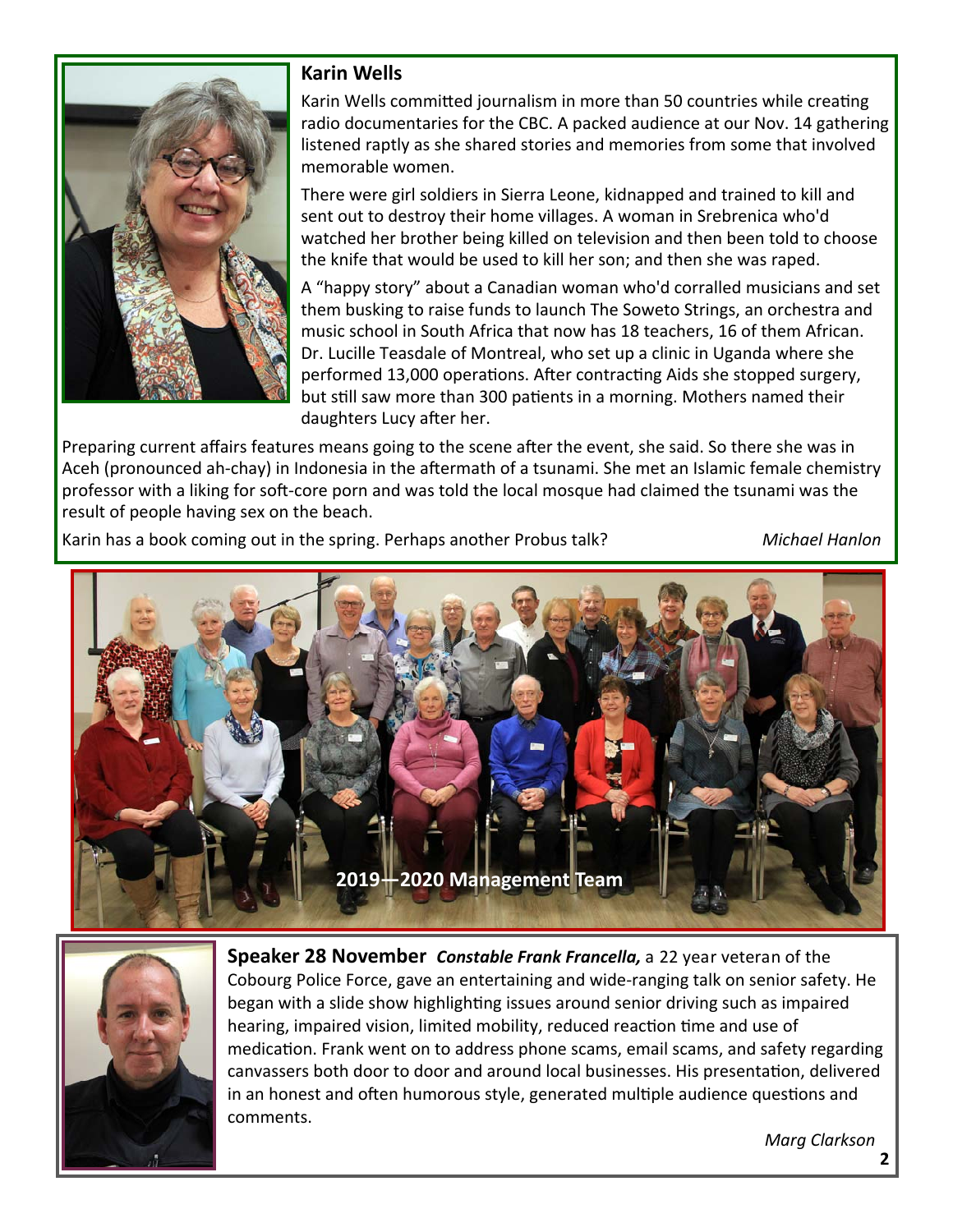## *Social Events*

It's hard to imagine that we are nearing the end of 2019 – but we have lots of plans for some wonderful social events in 2020.

The Best Western Dinner Theatre is featuring Neil Simon's *The Sunshine Boys* and we have 6 tables reserved for Friday, January 24<sup>th</sup>. You may remember the 1975 movie starring George Burns and Walter Matthau as

two cranky retired vaudevillians who are persuaded to reunite for a TV special on the history of comedy, in spite of the fact that they are not on speaking terms! Cost is \$55 and I'll need payment by the first January meeting at the latest. This should be a fun show!

*Chicago* is based on a true story/play from the 1920's and features the fantastic music of the Jazz Age. The movie won 6 Oscars in 2003 and introduced such musical numbers as All that Jazz, Roxie, Cell Block Tango and many more. We have 36 tickets for the Northumberland Players production at the Capitol Theatre, Port Hope -**Saturday, February 22nd** (2 pm matinee). The price is \$35 per person and I'll need payment by the second January meeting.



Merry Christmas to all! *Dianne Graham* ggraham24@cogeco.ca

#### **UPCOMING SOCIAL EVENTS**

#### **Christmas Party:**

Thursday, December 12<sup>th</sup>, Lions Centre Remember to bring your ticket – you might win a door prize!

**Valentine Luncheon:** Thursday, February 13<sup>th</sup>, Lions Centre Regular meeƟng date

10:45am Doors Open - Registration

11:30am Regular Meeting

12 noon Lunch

1:00pm Entertainment (in lieu of speaker)

Tickets will be available at both meetings in January. Cost is \$22.



*Carol PeƩer* 



# **Men's Koffee Klub**

Meet at **Kelly's Homelike Inn** on Third Street at 09:30 am on the Tuesday following Probus meetings for Breakfast or Coffee.

**Dates for year 2020 — First Half of Year**

 January 14, January 28 February 18 March 3, March 17, March 31 April 14, April 28 May 19 June 2, June 16, June 30

Chevy's Café at Kelly's Tavern requires advance notice for room setup. Please let either Jack or Ron (the convenors) know if you plan to attend.

 Jack Butler — (905) 269‐5062 or jehb1701is@gmail.com Ron Luciano — (289) 252‐1939 or ron@lucianogroup.com **3**